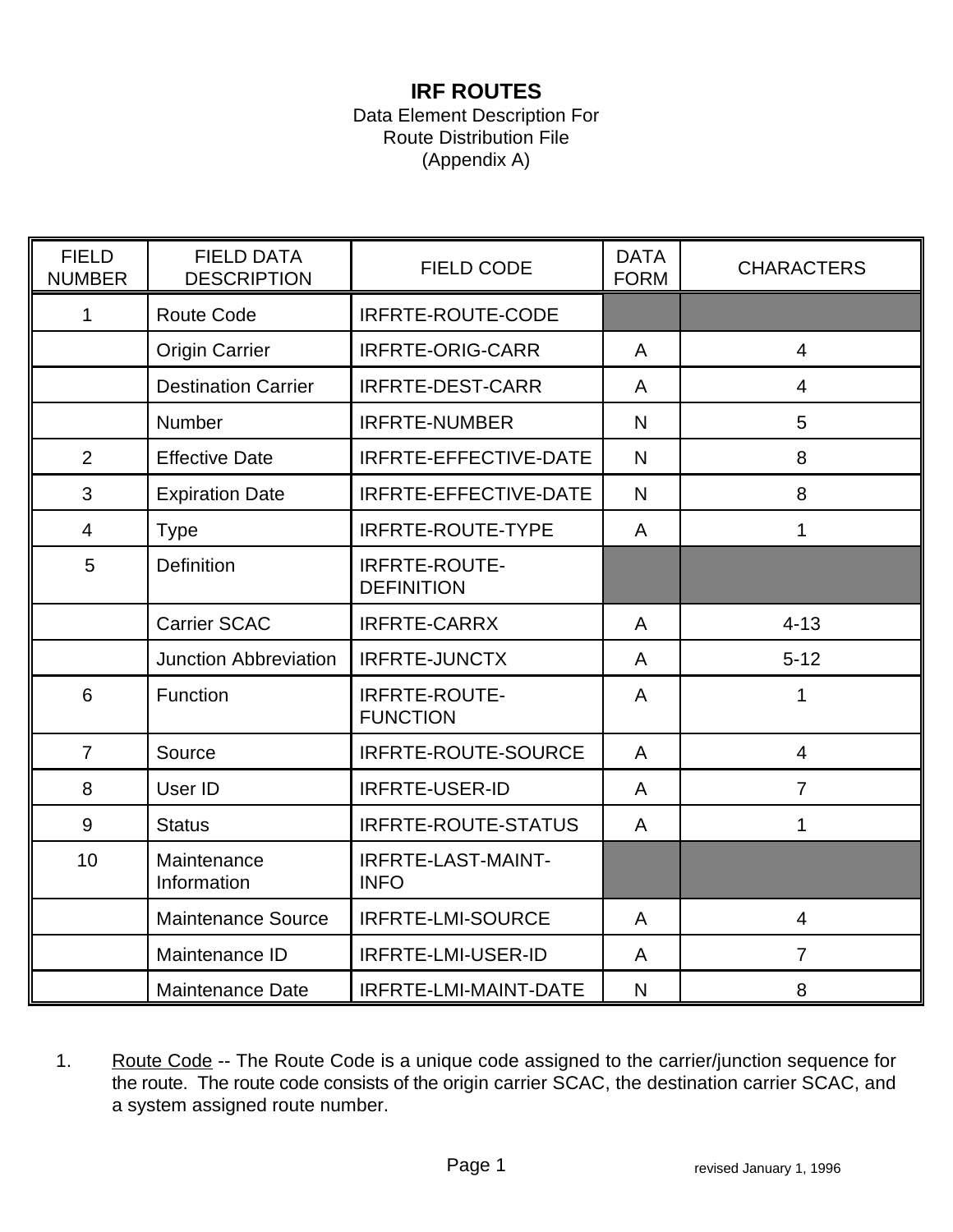The Route Code consists of:

Origin Carrier - the Standard Carrier Alpha Code (SCAC) of the first carrier described in the route of movement.

Destination Carrier - the Standard Carrier Alpha Code (SCAC) of the last carrier described in the route of movement.

Route Number - a system generated number to uniquely define the route based on origin and destination carrier.

2. Effective Date - The Route Effective Date is the date in century, year, month and day format (CCYYMMDD) when the route will be available for use.

The Route Effective Date consists of:

| Century | (IRFRTE-EFF-DATE-CC Numeric | 2 characters) |
|---------|-----------------------------|---------------|
| Year    | (IRFRTE-EFF-DATE-YY Numeric | 2 characters) |
| Month   | (IRFRTE-EFF-DATE-MM Numeric | 2 characters) |
| Day     | (IRFRTE-EFF-DATE-DD Numeric | 2 characters) |

3. Expiration Date -- The Route Expiration Date is the date in century, year, month and day format (CCYYMMDD) after which the route will no longer be available for use.

An expiration date of all nines (99999999) indicates that the route is in effect without a specific expiration date.

The Route Expiration Date consists of:

| Century | (IRFRTE-EXP-DATE-CC Numeric | 2 characters) |
|---------|-----------------------------|---------------|
| Year    | (IRFRTE-EXP-DATE-YY Numeric | 2 characters) |
| Month   | (IRFRTE-EXP-DATE-MM Numeric | 2 characters) |
| Day     | (IRFRTE-EXP-DATE-DD Numeric | 2 characters) |

4. Route Type -- The Route Type is used to describe the route in terms of application usage. The route can be a price making route (Revenue), a transportation route (Operating) or both.

The valid values for this field are:

- P Pricing Route
- O Transportation Route (Operating)
- B Route acting as both Pricing Route and Transportation Route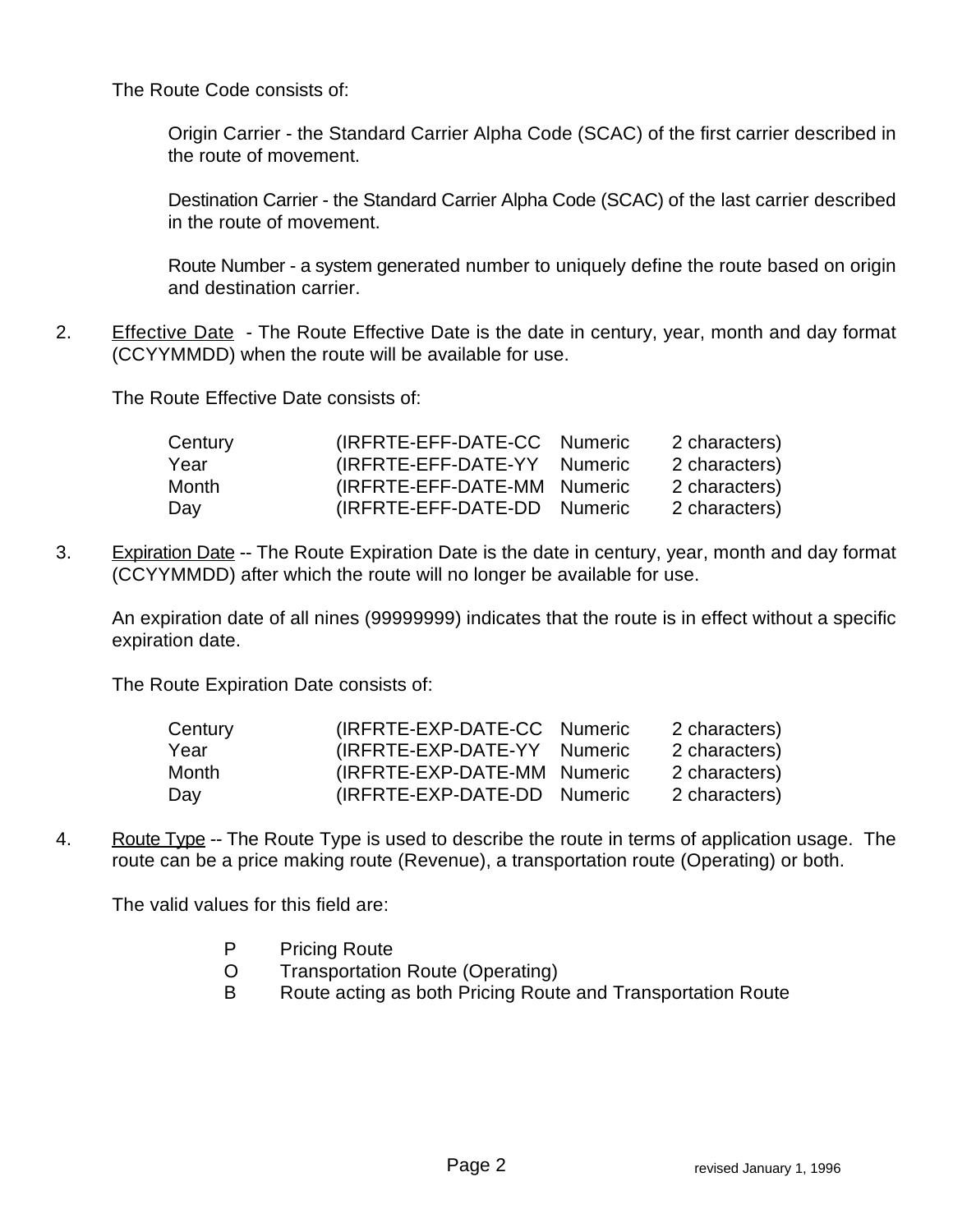5. Route Definition -- The Route Definition is the unique carrier/junction sequence defining the route of movement. The route definition consists of up to 13 carriers SCAC's, and up to 12 junction abbreviations.

The Route Definition consists of:

Carrier SCAC - the carrier is the Standard Carrier Alpha Code (SCAC) of the railroad participating in the route of movement.

Junction Abbreviation - the abbreviation for the junction interchange point where two carrier have agreement to exchange freight.

6. Route Function -- The Route Function is used to describe the route as either LOCAL or INTERLINE. A Local Route is a route where all participants in the route have the same railroad owner. An Interline Route is a route where there is more than one railroad owner for the participants in the route.

The valid values for this field are:

- L Local Route
- I Interline Route
- 7. Route Source -- The Route Source is the SCAC of the railroad or organization providing the initial route definition to IRF for Route.
- 8. Route User ID The Route User ID identifies the person or organization providing the initial route definition for the route. The User ID will be the RCAF sign-on if initiated through the on-line IRF Routes Maintenance System. Otherwise, it will be the SCAC of the organization providing the maintenance.
- 9. Route Status The Route Status is used to provide the status of each version (or record) for the route. A route can be 'Active', 'Disabled', or 'Deleted'. An 'Active' Route is a valid route for use in ISS/REN. A 'Disabled' Route is a route which was replaced by a new version of a route whose date range overlaps the date range of an existing route. A 'Deleted' Route is a route which was indicated to be removed from the IRF Routes File before it went into effect. The 'Disabled' and 'Deleted' routes are kept as route history.

The valid values for this field are:

- A Active Route
- I Disabled Route
- D Deleted Route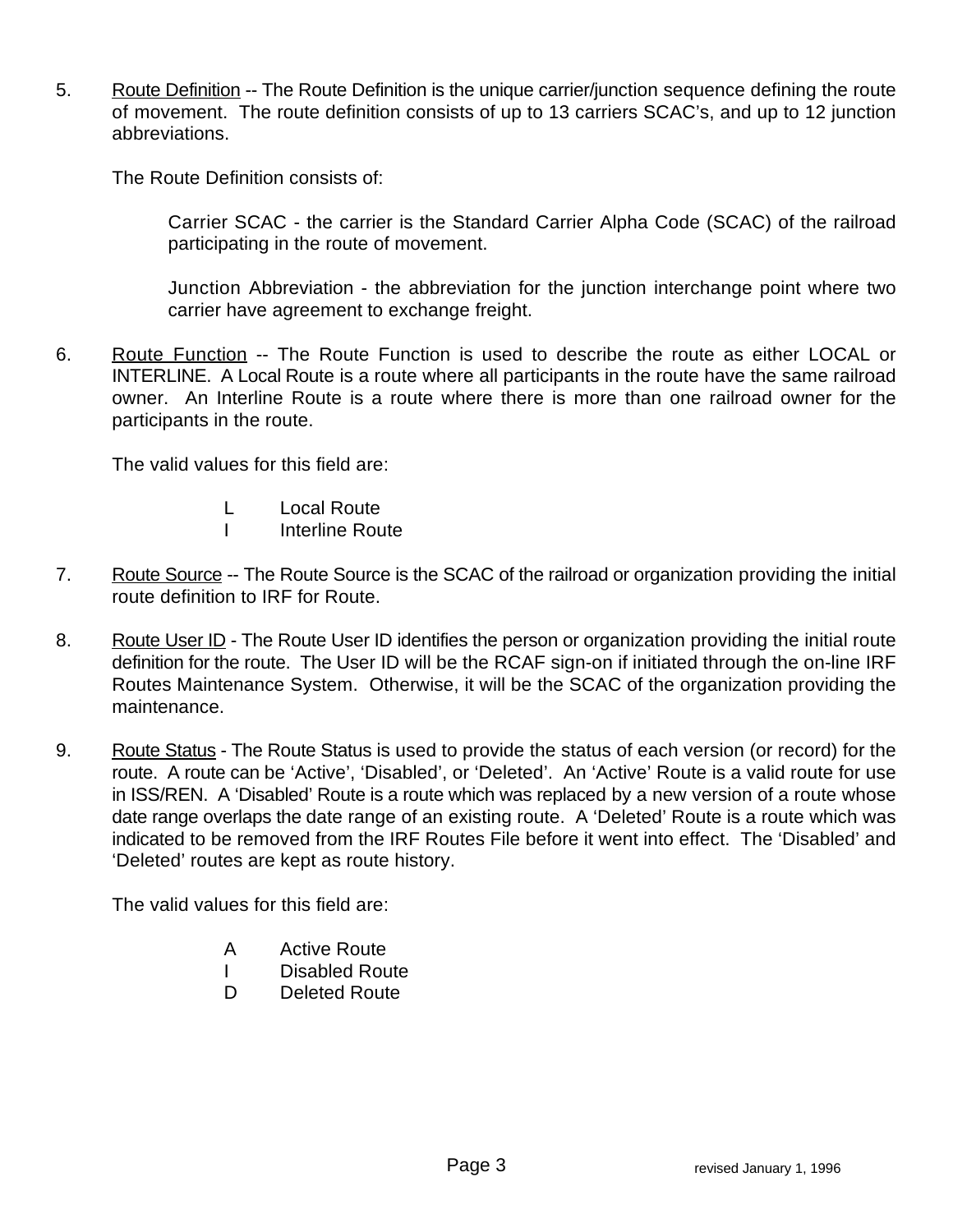10. Route Maintenance Information -- The Route Maintenance Information consists the route source, user-id and date maintained for the most recent update of a route.

The Route Maintenance Information consists of: